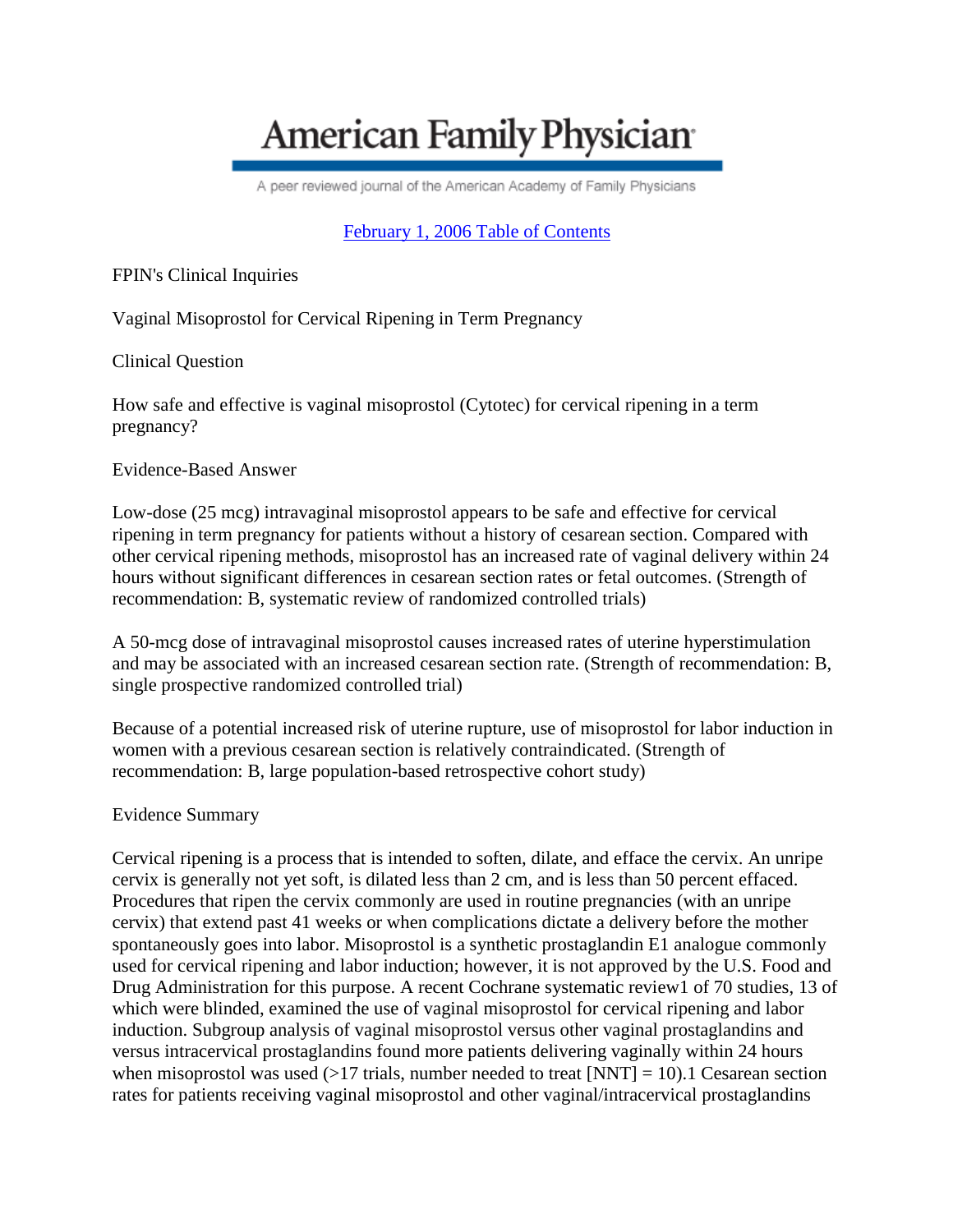varied between studies, but no significant overall difference was found (38 trials).1 This same review1 reported that low-dose (25 mcg) misoprostol is associated with more need for oxytocin (Pitocin) augmentation (13 trials, relative risk [RR], 1.23; 95% confidence interval [CI], 1.08 to 1.40; number needed to harm  $[NNH] = 11$ ) but results in less uterine hyperstimulation compared with 50-mcg doses (RR, 0.61; 95% CI, 0.49 to 0.76; NNT = 25). There also was a trend to fewer neonatal intensive care unit (NICU) admissions with lower doses compared with higher doses of intravaginal misoprostol.

In another systematic review of five high-quality randomized controlled trials involving 933 women,2 there were no significant differences between 25- and 50-mcg misoprostol dose groups with respect to cesarean section rates (19.1 and 18.9 percent, respectively) or operative vaginal delivery. No dose-related differences were found with respect to abnormal Apgar scores, admissions to the NICU, or patients requiring cesarean section for fetal heart rate abnormalities. Oxytocin augmentation was used more often in the 25-mcg dose group (29 versus 13.2 percent). The 50-mcg dose did result in a faster time to vaginal delivery (five hours shorter)2 but was associated with a higher incidence of uterine hyperstimulation (20.8 versus 8.9 percent in the 25 mcg dose group).

A more recent, high-quality, prospective double-blind randomized controlled study3 of 114 subjects comparing 25 versus 50 mcg of intravaginal misoprostol reported a significantly higher cesarean section rate with a 50-mcg dose of misoprostol (28.6 versus 10.3 percent; NNH = 6). This primarily was caused by abnormal fetal heart rate patterns. Oxytocin augmentation was required less often with 50 mcg of misoprostol (32.1 versus 63.8 percent; NNT = 4), but the rate of oxytocin use was still much higher than shown in the previously mentioned review.2 The impact this had on the cesarean section rate was not explored.

One small (68 patients) randomized, double-blind, placebo-controlled trial4 recently reported that a single 25-mcg outpatient dose of misoprostol significantly decreased the interval to delivery compared with placebo (4.1 versus 9.2 days;  $P = .04$ ).

Finally, a large, population-based, retrospective cohort analysis5 of more than 20,000 births demonstrated that induction of labor with prostaglandins (including misoprostol) among women with a previous cesarean section delivery is associated with an increased risk of uterine rupture (RR, 15.6; 95% CI, 8.1 to 30.0).

The published data appear to indicate that intravaginal misoprostol is safe and effective. Cervical ripening and subsequent labor induction is probably more effective with the 50-mcg dose; however, the currently available information reveals conflicting data on whether the higher dose is as safe as the 25-mcg dose.

#### Recommendations from Others

The American College of Obstetricians and Gynecologists recommends that low-dose misoprostol (25 mcg every three to six hours) is effective for cervical ripening but should not be used in women with previous cesarean delivery because of increased rates of uterine rupture.6 A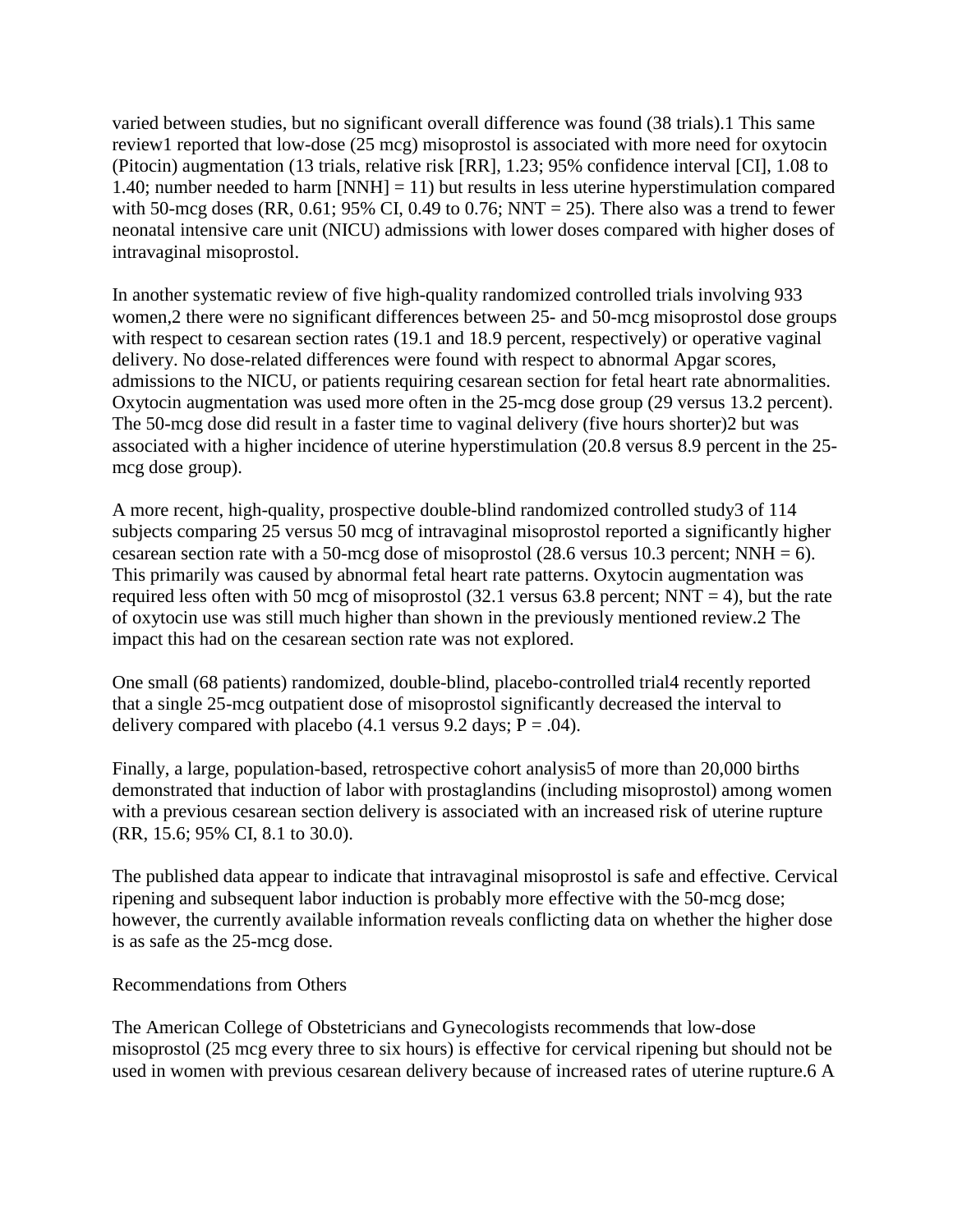practice recommendation from the American Academy of Family Physicians supports the safety and effectiveness of vaginal misoprostol for cervical ripening and labor induction.7

### Clinical Commentary

Methods for cervical ripening with subsequent labor induction at term vary greatly by physician and practice locale. Vaginal misoprostol appears to be well tolerated by patients and is a costeffective alternative to intravaginal/intracervical prostaglandins. Misoprostol costs a few dollars for multiple doses compared with several hundred dollars per dose for an intracervical prostaglandin preparation such as dinoprostone (Cervidil). Vaginal misoprostol can be used effectively by family physicians either as a cervical ripening agent or for labor induction. Additionally, because vaginal misoprostol does not require connecting a patient to an intravenous line, patients may be more comfortable as they are able to move around more freely during labor. In summary, low-dose (25 mcg) intravaginal misoprostol appears to be safe and effective for cervical ripening in term pregnancy for women without a history of cesarean section.

Sally P. Weaver, Ph.D., M.D.

Jessica Cook, M.D.

McLennan County Medical Education and Research Foundation Family Practice Residency Program Waco, Texas

JOAN NASHELSKY, M.L.S.

Managing Editor and Librarian Coordinator Family Physicians Inquiries Network Iowa City, Iowa

Author disclosure: Nothing to disclose.

Address correspondence by e-mail to Sally Weaver, M.D., [sally@fpslides.org.](mailto:sally@fpslides.org) Reprints are not available from the authors.

#### REFERENCES

1. Hofmeyr GJ, Gulmezoglu AM. Vaginal misoprostol for cervical ripening and induction of labour. Cochrane Database of Sys Rev 2003;(1):CD000941.

2. Sanchez-Ramo L, Kaunitz AM, Delke I. Labor induction with 25 microg versus 50 microg intravaginal misoprostol: a systematic review. Obstet Gynecol 2002;99:145-51.